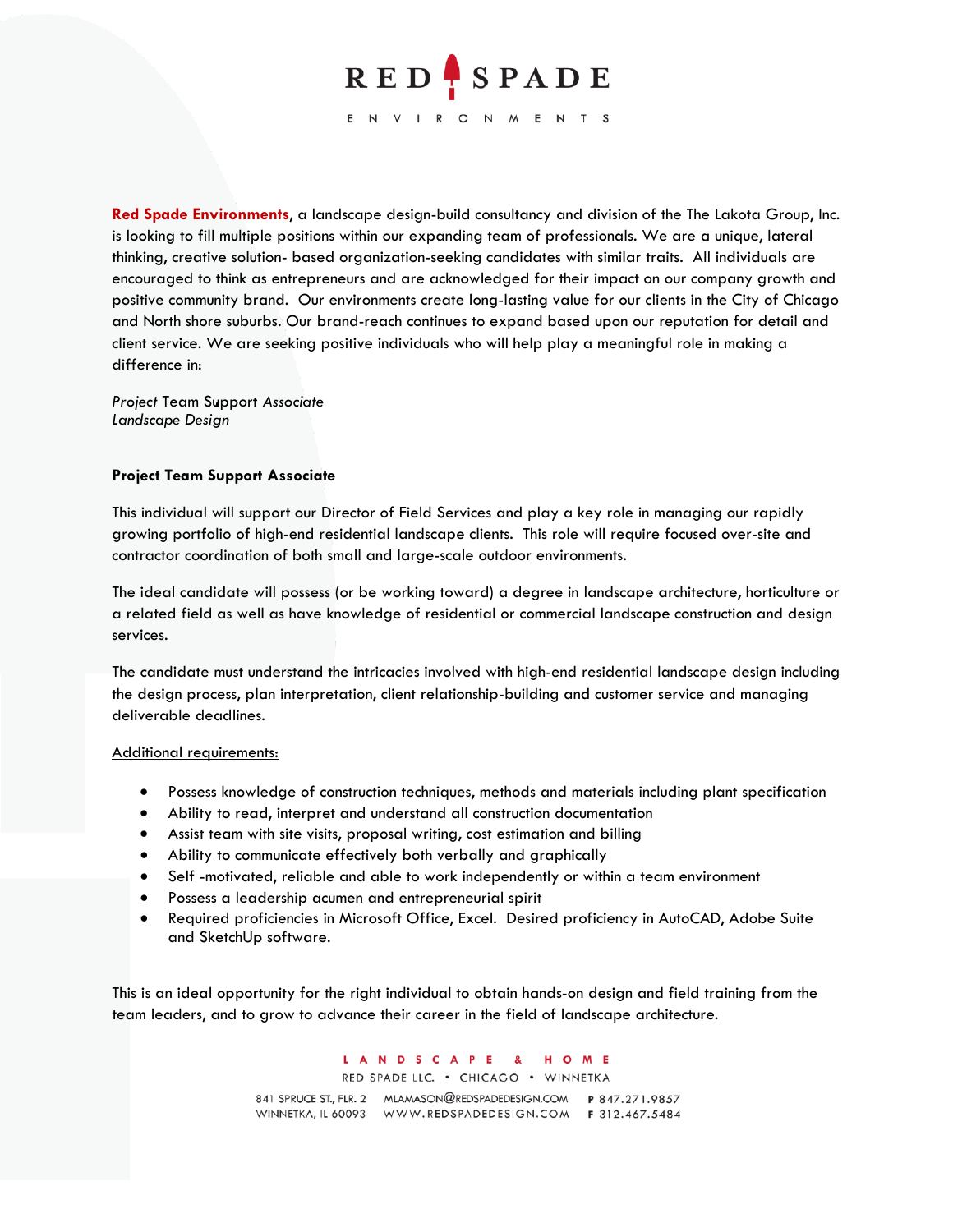# **Landscape Designer**

The Landscape Designer will support our Principal Landscape Architect and Project Management team in development of necessary working and design documents for both sales and construction of our high-end residential landscape clients.

The ideal candidate will possess knowledge of residential landscape design and have a desire to continue to learn the industry from the key players. While not required for this position, working toward or having a degree in landscape architecture or horticulture is preferred, with the goal of obtaining licensure.

The candidate must be a self-starter. Creativity and a good attitude are essential requirements to attend client meetings and presentations.

Additional requirements:

- Required proficiencies in Microsoft office and Excel. Desired proficiency in AutoCAD, Adobe Suites and Sketchup Software.
- Demonstrate clear understanding of residential landscape design process and materials.
- Ability to read, interpret and understand all construction documentation.
- Possess strong hand-design graphic skills and sketching.
- Demonstrate an understanding of local building and zoning regulations and permit process.
- Assist team with site visits, client design presentations, proposal writing and cost estimating.
- Ability to communicate effectively both verbally and graphically.
- Self-motivated, reliable and able to work independently or within a team environment.

This is an ideal opportunity for the right individual to obtain hands-on design and field training from the team leaders, and to grow to advance their career in the field of landscape architecture.

## **Computer Drafting and Field Support Associate (full or part-time)**

The Computer Drafting and field support associate will support both our design and project management team with infield technical support, takeoffs, base mapping and staking and plan preparation. Then ideal candidate will possess proficiency in AutoCAD, Adobe Suite and SketchUp software. Experience with site, landscape, or architectural plan preparation is desired, however Red Spade team members will support this role with additional hands-on design and field training.

This is an ideal opportunity for the right candidate with strong computer design skills and the desire to grow to advance their career in the field of landscape design.